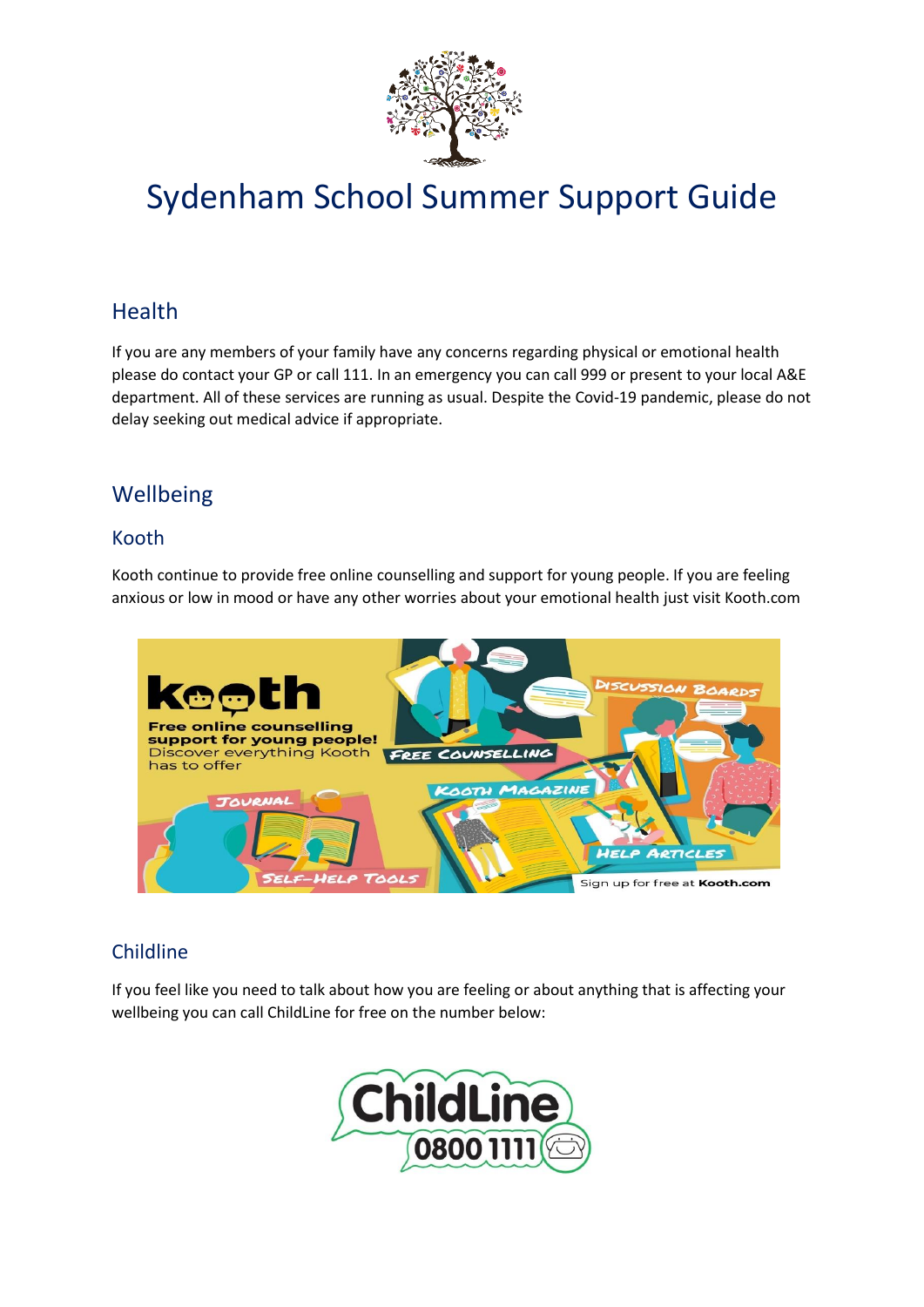## Compass

For guidance around issues that may affect your health and wellbeing visit; <https://www.compass-uk.org/services/lewisham-compassthehub/>

## Youth First

If you would like to talk to a youth worker, whether you want a friendly conversation, some advice, someone to share thoughts with or just someone to listen to you visit;

<https://www.youthfirst.org.uk/talk-youth-worker>

## The Mix

For free information and support for under 25s in the UK. Get advice about sex, relationships, drugs, mental health, money & jobs. The Mix: 0808 808 4994

<https://www.themix.org.uk/>

## Family Issues

## Refuge

If you are worried about how one adult in your family treats another Refuge supports women and children who experience all forms of violence and abuse, including domestic violence, sexual violence, forced marriage and so-called 'honour'-based violence.

<https://www.refuge.org.uk/get-help-now/>

## Food Banks

*There is a new national foodbank referral line run by Citizens Advice in partnership with Trussell Trust. As well as making foodbank referrals, the staff on the line will also be able to discuss the caller's financial situation and signpost them to any agencies that could help with issues such as benefits and managing debt. The number is 0808 208 2138.* <https://www.trusselltrust.org/get-help/emergency-food/>

#### **Covid Hardship Fund**

Parents who are struggling to afford food and fuel because of the Covid crisis to apply for a new Lewisham Council [Covid Hardship Fund](https://lewisham.gov.uk/myservices/benefits/get-financial-help-if-you-are-struggling-due-to-covid19) [https://lewisham.gov.uk/myservices/benefits/get-financial-help-if-you-are-struggling-due-to](https://lewisham.gov.uk/myservices/benefits/get-financial-help-if-you-are-struggling-due-to-covid19)[covid19](https://lewisham.gov.uk/myservices/benefits/get-financial-help-if-you-are-struggling-due-to-covid19)

#### **Lewisham Food Bank**

Food distributed by delivery only. All referrals are made through **[Lewisham Local's online form](https://www.lewishamlocal.com/request-support/)** or by phone on 03330 150 378.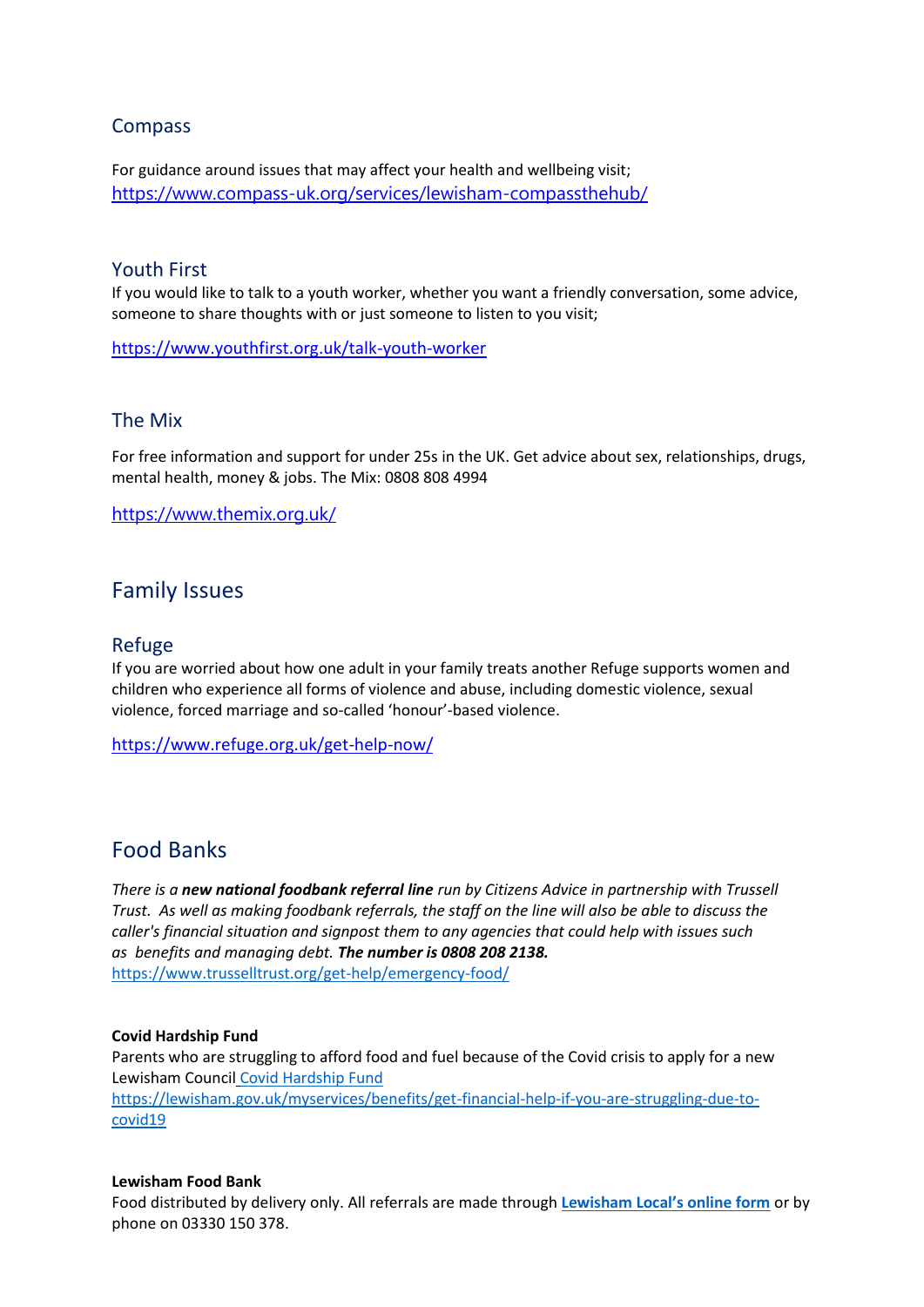#### **Living Water Christian Food Service**

**Delivery service to SE4 area only.** Anyone making a request will need to provide their: name, telephone, family size, allergies and dietary requirements. Delivery will be weekly on a Wednesday only. Requests need to be made by 3pm on Tuesdays. To make a request email **[Lwccfoodservice@gmail.com](https://lewisham.gov.uk/mayorandcouncil/community-support/communityledprojects/Lwccfoodservice@gmail.com)** or text 07783441973.

#### **[LewCAS Food Bank](https://www.lewcas.org.uk/)**

For refugees and asylum seekers. Food distributions on Tuesday mornings at St John's Church SE8 4EA, 11am–1pm. Contact Peter on **[peter.stjohnsdeptford@gmail.com](mailto:peter.stjohnsdeptford@gmail.com)** or 07786160993.

#### **Whitefoot & Downham Community Food Project**

Hope Church Downham (formerly Christian Centre), Downham BR1 5SF Contact: [info@wdcfplus.org.uk](mailto:info@wdcfplus.org.uk) or 020 8698 7945 Criteria: anyone in hardship – proof of address or benefit required. **Food distribution:** Thursdays from 7pm to 8.30pm. Food donations: Thursdays, 2–5pm. Or at Brook Lane Community Church, BR1 4PX, Monday–Friday 10am–12 noon. Please call beforehand: 02086987945. Hope Church, Downham BR1 4PX Wednesday 10am to 12 noon.

#### **Eliot Bank and Kelvin Grove Children's Centre Food Bank**

Provide food and basic essentials for people in need in the local community. You can self-refer but you will need to register with the centre when you arrive. Grove Children's Centre, Kirkdale, Sydenham SE26 6BB. Wednesdays, 11am to 12.30pm. Contact: 02086130172.

#### **Salvation Army (Deptford Church and Community Centre)**

Provide food for anyone experiencing financial hardship in the SE8 area. Delivery only. Accept referral from agencies or self-referral. Contact **[deptford@salvationarmy.org.uk](https://lewisham.gov.uk/mayorandcouncil/community-support/communityledprojects/deptford@salvationarmy.org.uk)**. St Peter's Church Brockley Food Bank Deliver food parcels and frozen meals in the SE4 area on Wednesdays. You can **[request support from St Peter's Church Brockley on their website](https://www.stpetersbrockley.org.uk/feedback-food-request)**.

#### **The Helping Hands Food Bank**

Run by Action for Refugees. This food bank supports, refugee, asylum-seekers and vulnerable migrant families.

To make a referral or request support email **[foodbank@afril.org.uk.](mailto:%20foodbank@afril.org.uk)**

We Care Food Bank

Based in Deptford but provide London-wide support.

Provides free food box deliveries. Can also give guidance on other essential support services. Referrals only.

### **Call Ray Woolford on 07871187162 for more information.**

#### **Southwark Council:**

If you or someone you know is struggling to access food as they can't leave the house due to COVID-19 (coronavirus), and friends, family or neighbours are unable to help.

If urgent help is required to access food for yourself or a vulnerable resident, please contact Southwark Council's Community Hub on 0207 525 5000 and choose option 3, or email [covidsupport@southwark.gov.uk.](mailto:covidsupport@southwark.gov.uk)

If you are self-isolating due to COVID-19 (coronavirus) and are in need of food delivery options, please visit our [self-isolation and delivery services](https://www.southwark.gov.uk/health-and-wellbeing/public-health/for-the-public/coronavirus/food-access?chapter=2) page.